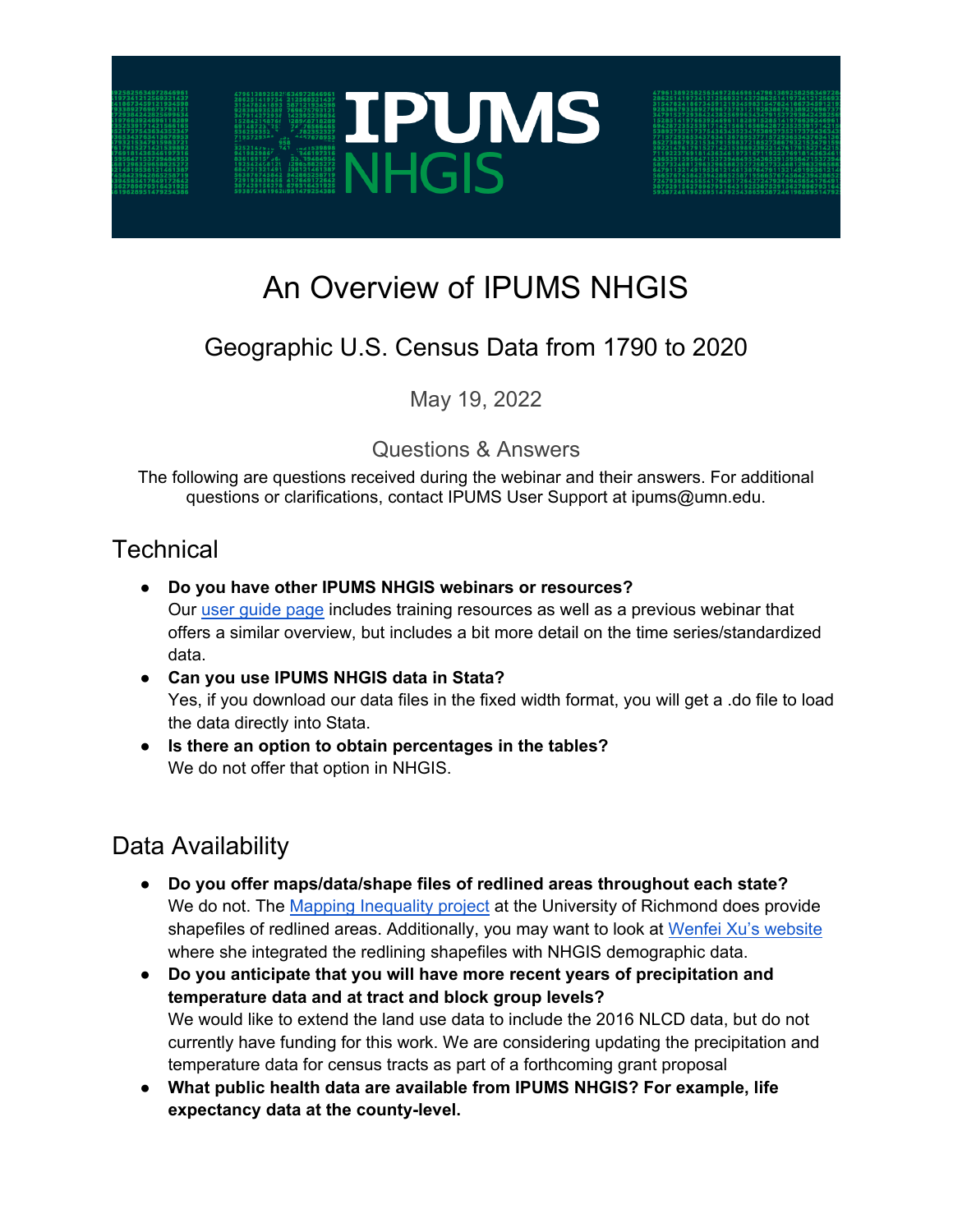We have annual county and state-level data on births, death, stillbirths, infant deaths, and fetal deaths by place of occurrence and place of residence from 1922-1967 and for 1918. We also have county data on births and deaths from 1850, and state data on deaths for 1860, 1870, and 1880.

- **Do you have historical data on housing starts and demolitions/losses?** NHGIS does not. I believe the Census data does publish information on this topic, but we do not include that in NHGIS.
- **What data are included in the environmental summaries?** We currently summarize land cover from the National Land Cover Database, and we have precipitation and temperature from the PRISM and aggregate these items over various geographic units (e.g., counties, tracts).
- **Within years, do the data tables for lower-level geographies (blocks, tracts, for example) include identifiers for the higher-level geographies (counties, states, etc.)?**

Tables from recent decennial censuses include identifiers for most encompassing areas, but tables from the American Community Survey and older censuses include only a limited set of identifiers. This is due to the design of the source files, not something NHGIS has altered. If you download data tables at the census tract level (for example) from any source, the downloaded file will include columns with the state FIPS code, state name, county FIPS code, county name. If you download tract data from a recent decennial census, the file will also include codes for other encompassing areas (metropolitan areas, regions, divisions, etc.)

#### **Standardization**

● **When selecting multiple years of data, what data vintages are used for the geographic identifiers? Are they pre-harmonized?**

If you select source tables (e.g., tables from the 2010 decennial census, tables from the 1990 census), you will get the geographic identifiers that are specific to that census. For the time series tables, we use 2010 geographic identifiers for the "geographically standardized tables". In other words, we standardize the data to 2010 census units. For the nominally standardized tables, we include the geographic identifiers for each year (e.g., 1970, 1980, 1990, 2000, 2010) in cases where they vary across time, and we include a single integrated code that usually corresponds to the unit's most recent identifier.

● **Are time-series tables adjusted to a certain vintage of geography (e.g., all in 2000 geography) or do you have to adjust for that on your own?** There are [two types of time series tables:](https://www.nhgis.org/time-series-tables#geographic-integration) nominally integrated (which do not standardized spatial extents) and geographically standardized (which do standardize the data to consistent spatial extents). At this time, the standardized tables are all standardized to 2010 geography. For nominally integrated TSTs, you would need to adjust on you own if you wanted to ensure you were measuring a consistent geographic footprint. There may, however, be cases where you would like to compare a conceptual